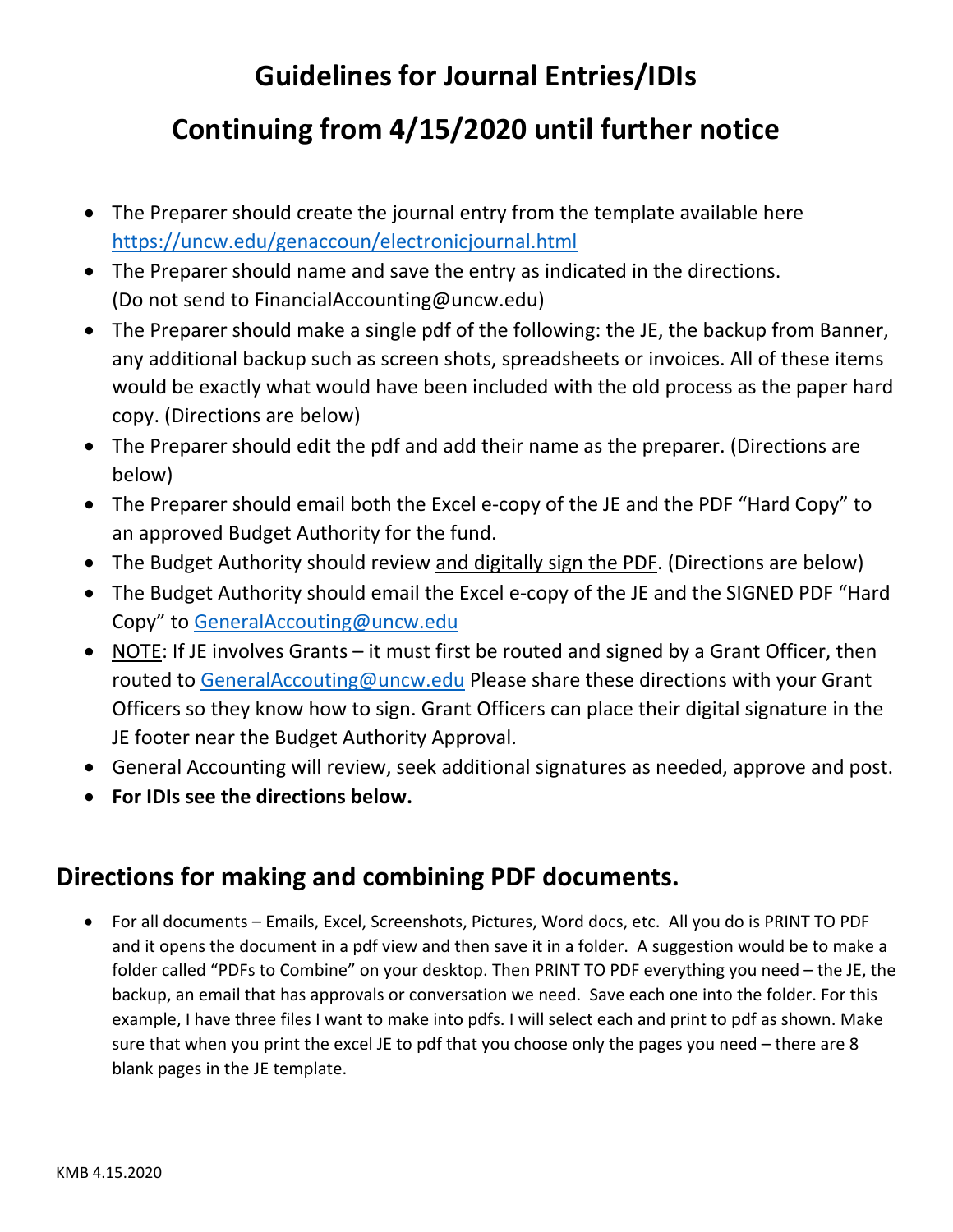| Name                                          | Date modi |
|-----------------------------------------------|-----------|
| 图 Test JE 100_00 KB.xls                       | 4/14/2020 |
| <b>[a]</b> Test Word Doc.docx                 | 4/14/2020 |
| ■ UNCWseahawksmascot-01_47089.14799 4/14/2020 |           |

| Print                                   |         |                                          |        |                                                                 |  |
|-----------------------------------------|---------|------------------------------------------|--------|-----------------------------------------------------------------|--|
| Copies:<br>$\vert$ 1                    |         |                                          |        |                                                                 |  |
|                                         |         | File requirements for uploads:           |        |                                                                 |  |
| Print                                   |         |                                          |        | Preparer must be someone other than Budget Authority            |  |
|                                         |         | File must be Excel format                |        |                                                                 |  |
|                                         |         |                                          |        | Save File as: YourDescription_Hash\$_HashCents_YourInitials (No |  |
| Printer                                 | $\odot$ | Fields must remain in this order         |        |                                                                 |  |
|                                         |         |                                          |        | No blank fields or columns & DO NOT ADD, DELETE, OR SORT LI     |  |
| Adobe PDF                               |         |                                          |        | Trans Desc in mixed case (NO periods, commas or quotation marks |  |
| SO                                      |         |                                          |        | All numbers are fixed with NO commas and NO dollar signs        |  |
| Ready                                   |         | Debit/Credit Indicators in caps (D or C) |        |                                                                 |  |
|                                         |         |                                          |        |                                                                 |  |
| <b>Printer Properties</b>               |         | Submit file to:                          |        | FinancialAccounting@uncw.edu                                    |  |
|                                         |         |                                          |        |                                                                 |  |
| Settings                                |         |                                          |        |                                                                 |  |
|                                         |         | <b>REQUIRED-</b>                         |        |                                                                 |  |
| <b>Print Active Sheets</b>              |         |                                          |        |                                                                 |  |
| Only print the active sheets            |         | <b>Explanation:</b>                      |        | This is a Sample fo                                             |  |
|                                         |         | Fund                                     | Acct   | <b>Trans</b>                                                    |  |
| $\hat{\cdot}$<br>Pages:<br>1<br>to<br>1 |         | Code                                     | Code   | Amt                                                             |  |
|                                         |         |                                          |        |                                                                 |  |
| Collated                                |         | 123456                                   | 988460 | 100.0                                                           |  |
| 123 123 123                             |         | 654321                                   | 108460 | 100 $0$                                                         |  |
|                                         |         |                                          |        |                                                                 |  |
|                                         |         |                                          |        |                                                                 |  |
| ile name: Test JE 100_00 KB.pdf         |         |                                          |        |                                                                 |  |
| e as type: PDF files (*.PDF)            |         |                                          |        |                                                                 |  |
|                                         |         |                                          |        |                                                                 |  |
|                                         |         |                                          |        |                                                                 |  |
| ders                                    |         |                                          |        | Cancel<br>Save                                                  |  |
|                                         |         |                                          |        |                                                                 |  |
|                                         |         |                                          |        |                                                                 |  |
|                                         |         |                                          |        |                                                                 |  |
|                                         |         |                                          |        |                                                                 |  |
| Test JE 100_00 KB.pdf                   |         | 4/14/2020                                |        |                                                                 |  |
|                                         |         |                                          |        |                                                                 |  |
| Test JE 100_00 KB.xls<br>國語             |         | 4/14/2020                                |        |                                                                 |  |
|                                         |         |                                          |        |                                                                 |  |
| <b>Test Word Doc.docx</b><br>w≣         |         | 4/14/2020                                |        |                                                                 |  |
|                                         |         |                                          |        |                                                                 |  |
| <b>Test Word Doc.pdf</b>                |         | 4/14/2020                                |        |                                                                 |  |
|                                         |         |                                          |        |                                                                 |  |
| UNCWseahawksmascot-01_47089.14799<br>피  |         | 4/14/2020                                |        |                                                                 |  |
|                                         |         |                                          |        |                                                                 |  |
|                                         |         |                                          |        |                                                                 |  |

MOWseahawksmascot-01\_47089.14799... 4/14/2020

d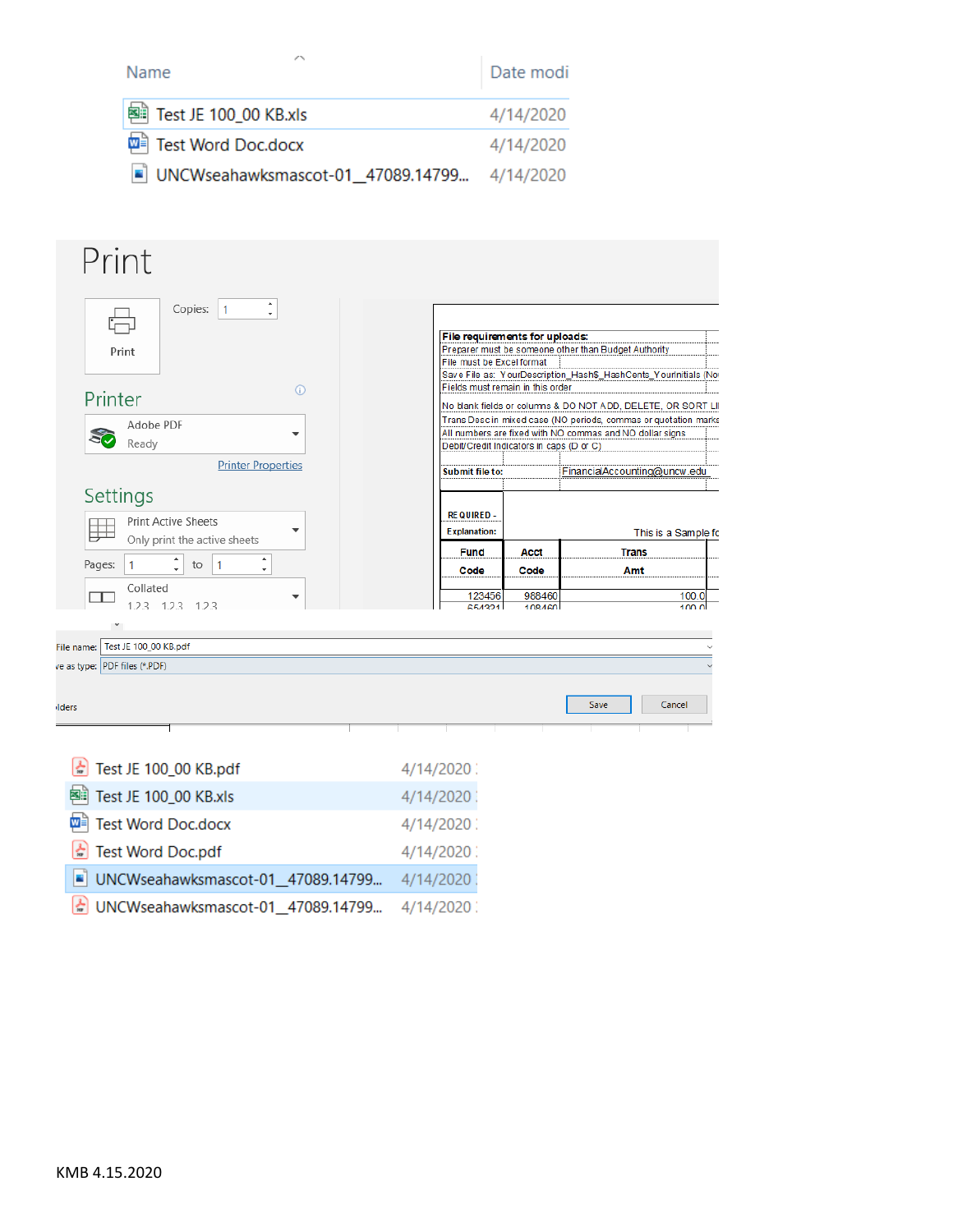After all of your documents are saved as pdfs, open one of the documents – any one of them – with it open on the screen, you will see COMBINE FILES on the right-hand side.

| $\frac{nm}{L}$<br>k<br>岡<br>$\mathcal{L}_{\text{L}}$<br>$\odot$<br>$\left( +\right)$<br>$(\downarrow)$<br>1/1<br>$(\uparrow)$<br>$(-)$<br>59.7% *<br>000<br>(4)<br>$\wedge$ |  |
|-----------------------------------------------------------------------------------------------------------------------------------------------------------------------------|--|
|                                                                                                                                                                             |  |
| Search tools                                                                                                                                                                |  |
|                                                                                                                                                                             |  |
| Test JE 100 00 KB.xls<br><b>Create PDF</b>                                                                                                                                  |  |
| File requirements for uploads:<br>4/14/2020<br>Preparer must be someone other than Budget Authority                                                                         |  |
| File must be Excel format                                                                                                                                                   |  |
| Save File as: YourDescription_Hash\$_HashCents_YourInitials (NovPacsCharge_250_00_JS)<br>L)<br>Combine Files<br>Fields must remain in this order                            |  |
| Doc#:                                                                                                                                                                       |  |
| No blank fields or columns & DO NOT ADD, DELETE, OR SORT LINES<br>Trans Desc in mixed case (NO periods, commas or quotation marks)                                          |  |
| <b>Re</b> Edit PDF<br>All numbers are fixed with NO commas and NO dollar signs                                                                                              |  |
| $D = 100.00$<br>Debit/Credit Indicators in caps (D or C)                                                                                                                    |  |
| $C = 100.00$                                                                                                                                                                |  |
| Difference MUST = ZERO 0.00<br>FinancialAccounting@uncw.edu<br>Submit file to:                                                                                              |  |
| Export PDF<br>Hash Total 200.00                                                                                                                                             |  |
| <b>REQUIRED</b>                                                                                                                                                             |  |
|                                                                                                                                                                             |  |
| <b>Explanation:</b><br>Crganize Pages<br>This is a Sample for illustration only.                                                                                            |  |
| D/C<br>Fund<br><b>Trans</b><br><b>Trans</b><br>Acct                                                                                                                         |  |
| Code<br>Code<br>Ind<br>Amt<br><b>Desc</b>                                                                                                                                   |  |
| Send for Comme<br>123456<br>988460                                                                                                                                          |  |
| 100.<br>D<br>Sample<br>654321<br>108460<br>100.0<br>c<br>Sample                                                                                                             |  |
| Þ                                                                                                                                                                           |  |
| Comment                                                                                                                                                                     |  |
|                                                                                                                                                                             |  |
|                                                                                                                                                                             |  |
|                                                                                                                                                                             |  |
| <b>A</b> Fill & Sign                                                                                                                                                        |  |
|                                                                                                                                                                             |  |
|                                                                                                                                                                             |  |
| xle Adobe Sign                                                                                                                                                              |  |

Choose that button and then choose add files.

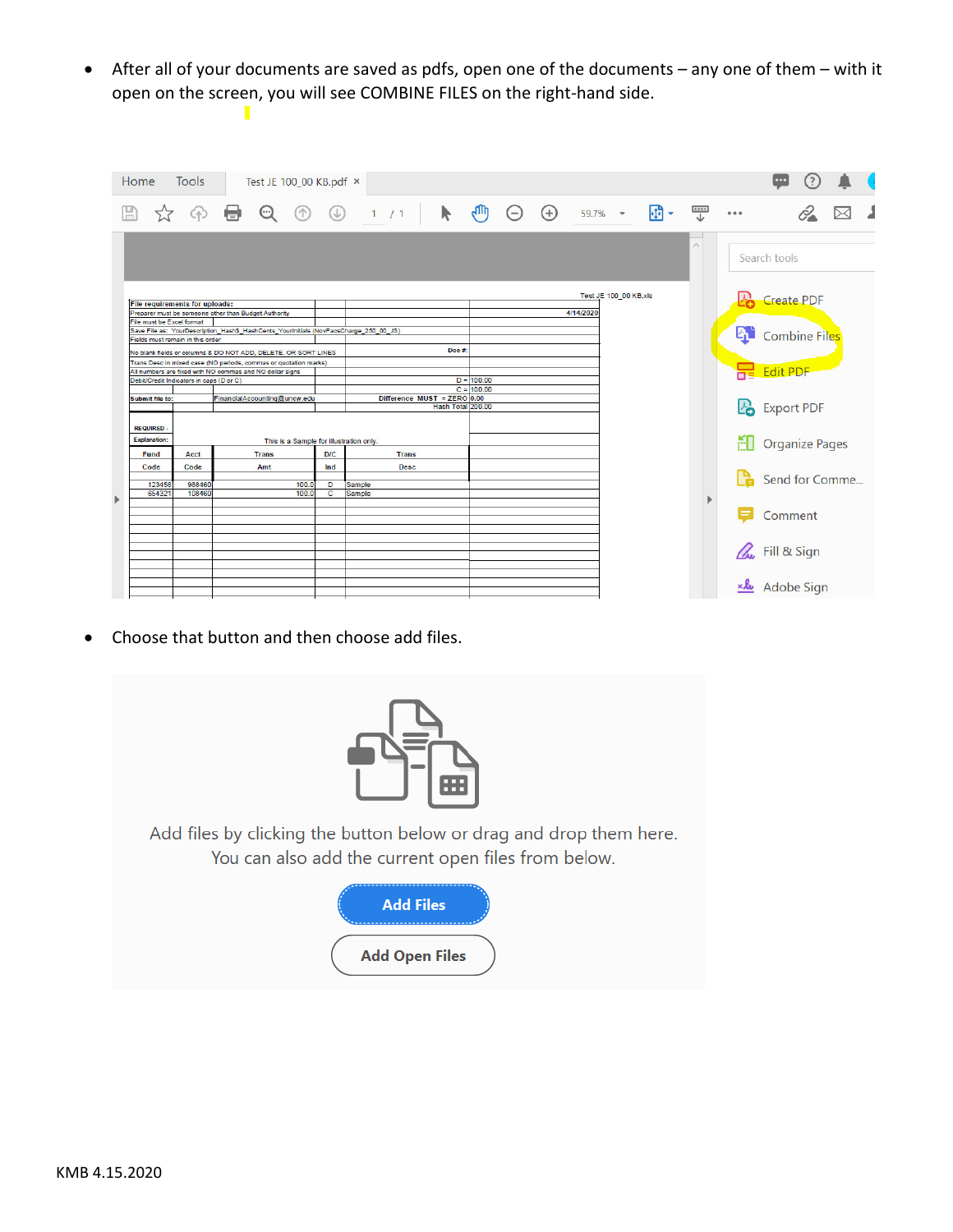Go to your folder and using CTRL/Click you can select all the files for that JE.

| Name                                                           | Date  |
|----------------------------------------------------------------|-------|
| $\left\lfloor \frac{1}{n} \right\rfloor$ Test JE 100_00 KB.pdf | 4/14/ |
| 图 Test JE 100_00 KB.xls                                        | 4/14/ |
| $\left\lfloor \frac{1}{n} \right\rfloor$ Test Word Doc.pdf     | 4/14  |
| 소 UNCWseahawksmascot-01_47089.14799                            |       |
|                                                                |       |

 Click "Open" and all of them will open into a viewer. You can expand any of them that are multi‐page just by clicking them. You can rearrange them in any order you like. Please keep the JE first. Once you are satisfied, click the COMBINE button.



 This will combine them into one with the name "BINDER1". Now you need to close the other pdf that is open in your viewer. Look up at the tabs and close all but the "BINDER1".

|      | 4 Binder1.pdf - Adobe Acrobat Pro DC     |                                                                                       |                               |                              |                                                         |           |                       |          |       |
|------|------------------------------------------|---------------------------------------------------------------------------------------|-------------------------------|------------------------------|---------------------------------------------------------|-----------|-----------------------|----------|-------|
|      | File Edit View Window Help               |                                                                                       |                               |                              |                                                         |           |                       |          |       |
| Home | Tools                                    | Test JE 100_00 KB.pdf                                                                 | Binder1.pdf                   |                              |                                                         |           |                       |          |       |
| ⊞    | e<br>ረትን                                 | $\cdot$ $\circ$<br>$\circledast$                                                      | $\overline{3}$                |                              | $\left( \begin{smallmatrix} +\end{smallmatrix} \right)$ | 55.9%     | $\mathbf{v}$          | ÷        |       |
| பி   |                                          |                                                                                       |                               |                              |                                                         |           |                       | $\wedge$ | Searc |
| W    |                                          |                                                                                       |                               |                              |                                                         |           | Test JE 100 00 KB.xls |          |       |
|      | File requirements for uploads:           |                                                                                       |                               |                              |                                                         |           |                       |          |       |
| O)   | File must be Excel format                | Preparer must be someone other than Budget Authority                                  |                               |                              |                                                         | 4/14/2020 |                       |          |       |
|      |                                          | Save File as: YourDescription_Hash\$_HashCents_YourInitials (NovPacsCharge_250_00_JS) |                               |                              |                                                         |           |                       |          | q,    |
|      | Fields must remain in this order         |                                                                                       |                               |                              |                                                         |           |                       |          |       |
|      |                                          | No blank fields or columns & DO NOT ADD, DELETE, OR SORT LINES                        |                               | Doc#:                        |                                                         |           |                       |          |       |
|      |                                          | Trans Desc in mixed case (NO periods, commas or quotation marks)                      |                               |                              |                                                         |           |                       |          | ᆴ     |
|      |                                          | All numbers are fixed with NO commas and NO dollar signs                              |                               |                              |                                                         |           |                       |          |       |
|      | Debit/Credit Indicators in caps (D or C) |                                                                                       |                               | $D = 100.00$<br>$C = 100.00$ |                                                         |           |                       |          |       |
|      | Submit file to:                          | FinancialAccounting@uncw.edu                                                          | Difference $MUST = ZERO 0.00$ |                              |                                                         |           |                       |          |       |
|      |                                          |                                                                                       |                               | Heels Tatel 200.00           |                                                         |           |                       |          | 囚     |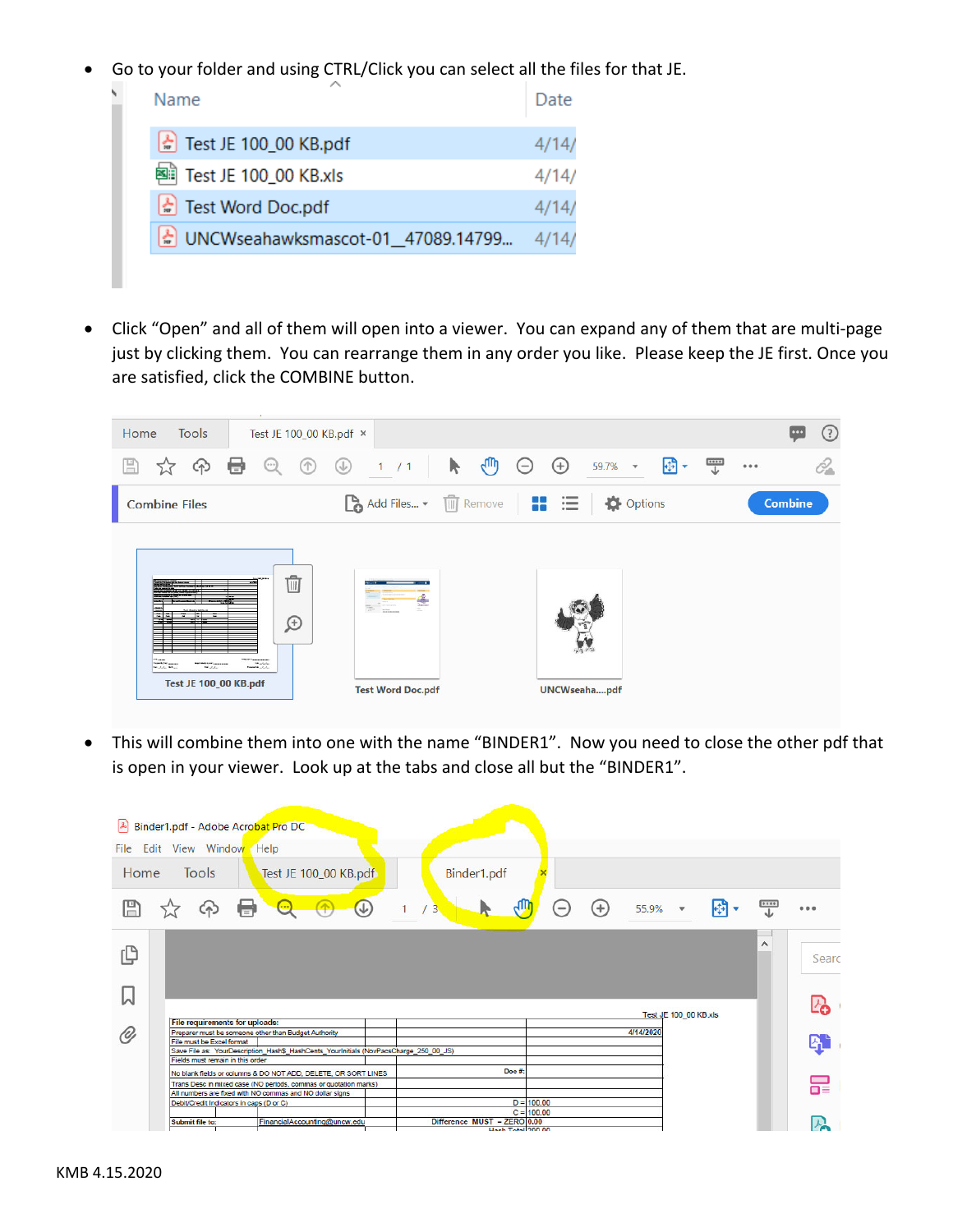• Now do a "save as" for the BINDER1 PDF and save it as a replacement for the JE pdf. That way you don't have to key in the name and it will be correct for accounting.

|                                              | > This PC > Desktop > JE PDFs to combine |                   |
|----------------------------------------------|------------------------------------------|-------------------|
| Organize $\blacktriangleright$<br>New folder |                                          |                   |
| ⌒<br>This PC                                 | ́<br>Name                                | Date modified     |
| 3D Objects                                   | Test JE 100_00 KB.pdf<br>쉬               | 4/14/2020 3:59 PM |
| Desktop                                      | Test Word Doc.pdf<br>준                   | 4/14/2020 3:52 PM |
| Documents<br>箮                               | 층<br>UNCWseahawksmascot-01_47089.14799   | 4/14/2020 3:53 PM |
| $\overline{\phantom{a}}$ Downloads           |                                          |                   |
| <b>Music</b><br>D.                           |                                          |                   |
| $\blacksquare$ Pictures                      |                                          |                   |
| Videos                                       |                                          |                   |
| 반 Windows (C:)                               |                                          |                   |
| $\rightarrow$ blankenburgk (\\               |                                          |                   |
| Accounting $\bigcap$ Sa                      |                                          |                   |
| BusAffairs (\\San                            |                                          |                   |
|                                              |                                          |                   |
| File name:                                   | Test JE 100_00 KB.pdf                    |                   |
| Save as type: Adobe PDF Files (*.pdf)        |                                          |                   |

Click Yes to replace existing file.



A Save As PDF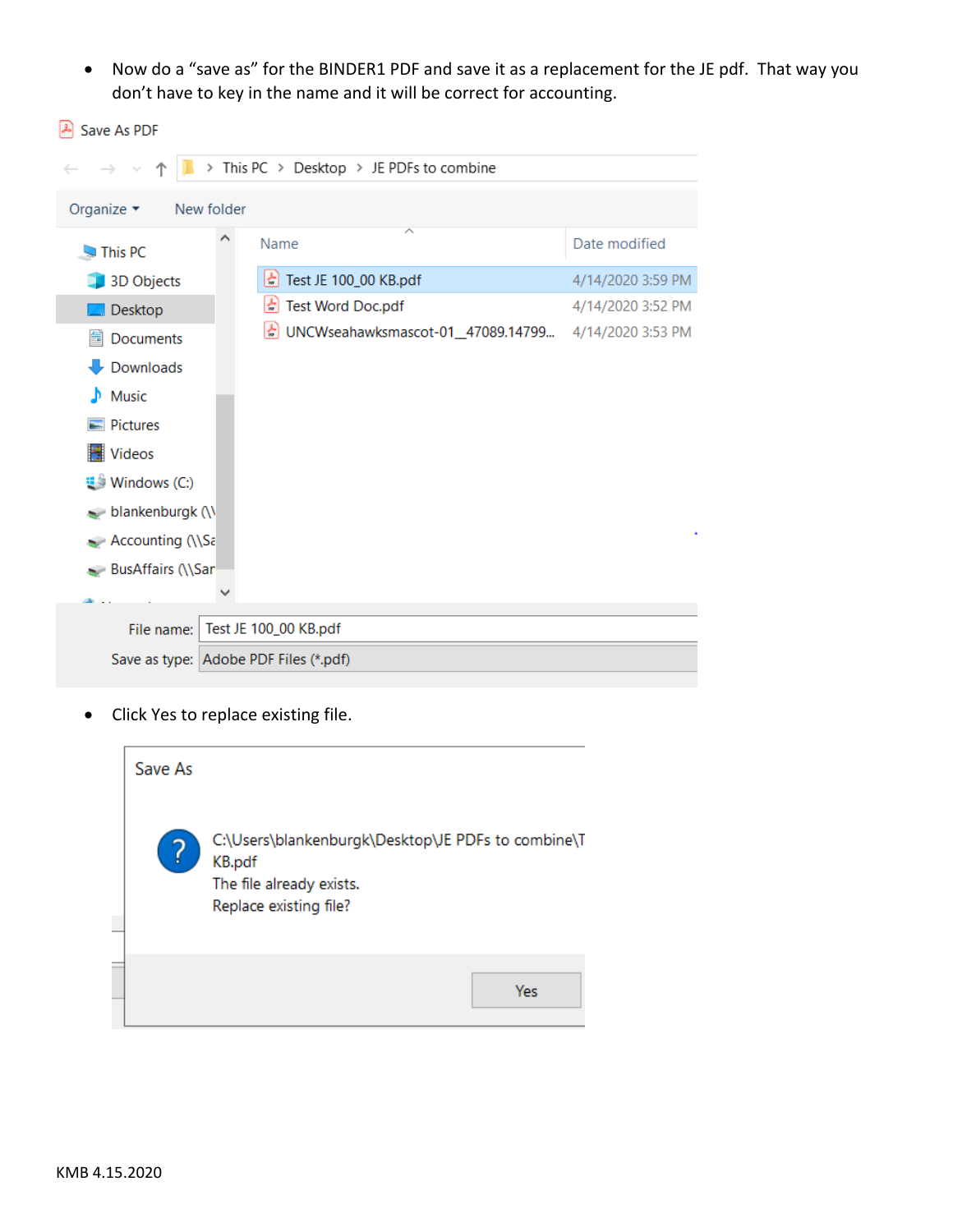You can delete all the other individual pdfs if you want and just keep the combined file and the e‐copy.

| ́<br>Name.                                                     | Date modified     | Type               | <b>Size</b> |
|----------------------------------------------------------------|-------------------|--------------------|-------------|
| $\left\lfloor \frac{1}{n} \right\rfloor$ Test JE 100_00 KB.pdf | 4/14/2020 4:01 PM | Adobe Acrobat D    | 569 KB      |
| 图 Test JE 100_00 KB.xls                                        | 4/14/2020 3:42 PM | Microsoft Excel 97 | 82 KB       |

 Now open the combined pdf file and choose Edit PDF on the right side and add your name to the footer as text for the Preparer. When you click Edit PDF, you will be able to go right into the section where the preparer name goes.

| Tools                                    |        | Test JE 100_00 KB.pdf $\times$                                                                                                                |                                         |               |        |              |                               |                 |       |                   |           |                       |   |          |       |    |                       |  |
|------------------------------------------|--------|-----------------------------------------------------------------------------------------------------------------------------------------------|-----------------------------------------|---------------|--------|--------------|-------------------------------|-----------------|-------|-------------------|-----------|-----------------------|---|----------|-------|----|-----------------------|--|
| $\geq$<br>(4)                            |        | (…)                                                                                                                                           | $(\uparrow)$                            | $\circledast$ | 1 / 3  |              | ┡                             | <sup>4</sup> un | $(-)$ | $\left( +\right)$ | 55.9%     | $\mathbf{v}$          | ቝ | 豐        | 0.0.0 |    |                       |  |
|                                          |        |                                                                                                                                               |                                         |               |        |              |                               |                 |       |                   |           |                       |   | $\wedge$ |       |    | Search tools          |  |
| File requirements for uploads:           |        |                                                                                                                                               |                                         |               |        |              |                               |                 |       |                   |           | Test JE 100 00 KB.xls |   |          |       |    | Create PDF            |  |
| File must be Excel format                |        | Preparer must be someone other than Budget Authority<br>Save File as: YourDescription_Hash\$_HashCents_YourInitials (NovPacsCharge_250_00_JS) |                                         |               |        |              |                               |                 |       |                   | 4/14/2020 |                       |   |          |       | 4. | <b>Combine Files</b>  |  |
| Fields must remain in this order         |        |                                                                                                                                               |                                         |               |        |              | Doc#:                         |                 |       |                   |           |                       |   |          |       |    |                       |  |
|                                          |        | No blank fields or columns & DO NOT ADD, DELETE, OR SORT LINES<br>Trans Desc in mixed case (NO periods, commas or quotation marks)            |                                         |               |        |              |                               |                 |       |                   |           |                       |   |          |       |    | <b>R</b> Edit PDF     |  |
|                                          |        | All numbers are fixed with NO commas and NO dollar signs                                                                                      |                                         |               |        |              |                               |                 |       |                   |           |                       |   |          |       |    |                       |  |
| Debit/Credit Indicators in caps (D or C) |        |                                                                                                                                               |                                         |               |        |              |                               | $D = 100.00$    |       |                   |           |                       |   |          |       |    |                       |  |
|                                          |        |                                                                                                                                               |                                         |               |        |              |                               | $C = 100.00$    |       |                   |           |                       |   |          |       |    |                       |  |
| Submit file to:                          |        | FinancialAccounting@uncw.edu                                                                                                                  |                                         |               |        |              | Difference $MUST = ZERO$ 0.00 |                 |       |                   |           |                       |   |          |       |    | <b>Po</b> Export PDF  |  |
|                                          |        |                                                                                                                                               |                                         |               |        |              | Hash Total 200.00             |                 |       |                   |           |                       |   |          |       |    |                       |  |
| <b>REQUIRED-</b>                         |        |                                                                                                                                               |                                         |               |        |              |                               |                 |       |                   |           |                       |   |          |       |    |                       |  |
| <b>Explanation:</b>                      |        |                                                                                                                                               |                                         |               |        |              |                               |                 |       |                   |           |                       |   |          |       | H  | <b>Organize Pages</b> |  |
|                                          |        |                                                                                                                                               | This is a Sample for illustration only. |               |        |              |                               |                 |       |                   |           |                       |   |          |       |    |                       |  |
| Fund                                     | Acct   | <b>Trans</b>                                                                                                                                  |                                         | D/C           |        | <b>Trans</b> |                               |                 |       |                   |           |                       |   |          |       |    |                       |  |
| Code                                     | Code   | Amt                                                                                                                                           |                                         | Ind           |        | <b>Desc</b>  |                               |                 |       |                   |           |                       |   |          |       |    |                       |  |
| 123456                                   | 988460 |                                                                                                                                               | 100.0                                   | D             | Sample |              |                               |                 |       |                   |           |                       |   |          |       |    | Send for Comme        |  |
| 654321                                   | 108460 |                                                                                                                                               | 100.0                                   | c             | Sample |              |                               |                 |       |                   |           |                       |   |          |       |    |                       |  |
|                                          |        |                                                                                                                                               |                                         |               |        |              |                               |                 |       |                   |           |                       |   |          |       |    |                       |  |
|                                          |        |                                                                                                                                               |                                         |               |        |              |                               |                 |       |                   |           |                       |   |          |       |    | Comment               |  |
|                                          |        |                                                                                                                                               |                                         |               |        |              |                               |                 |       |                   |           |                       |   |          |       |    |                       |  |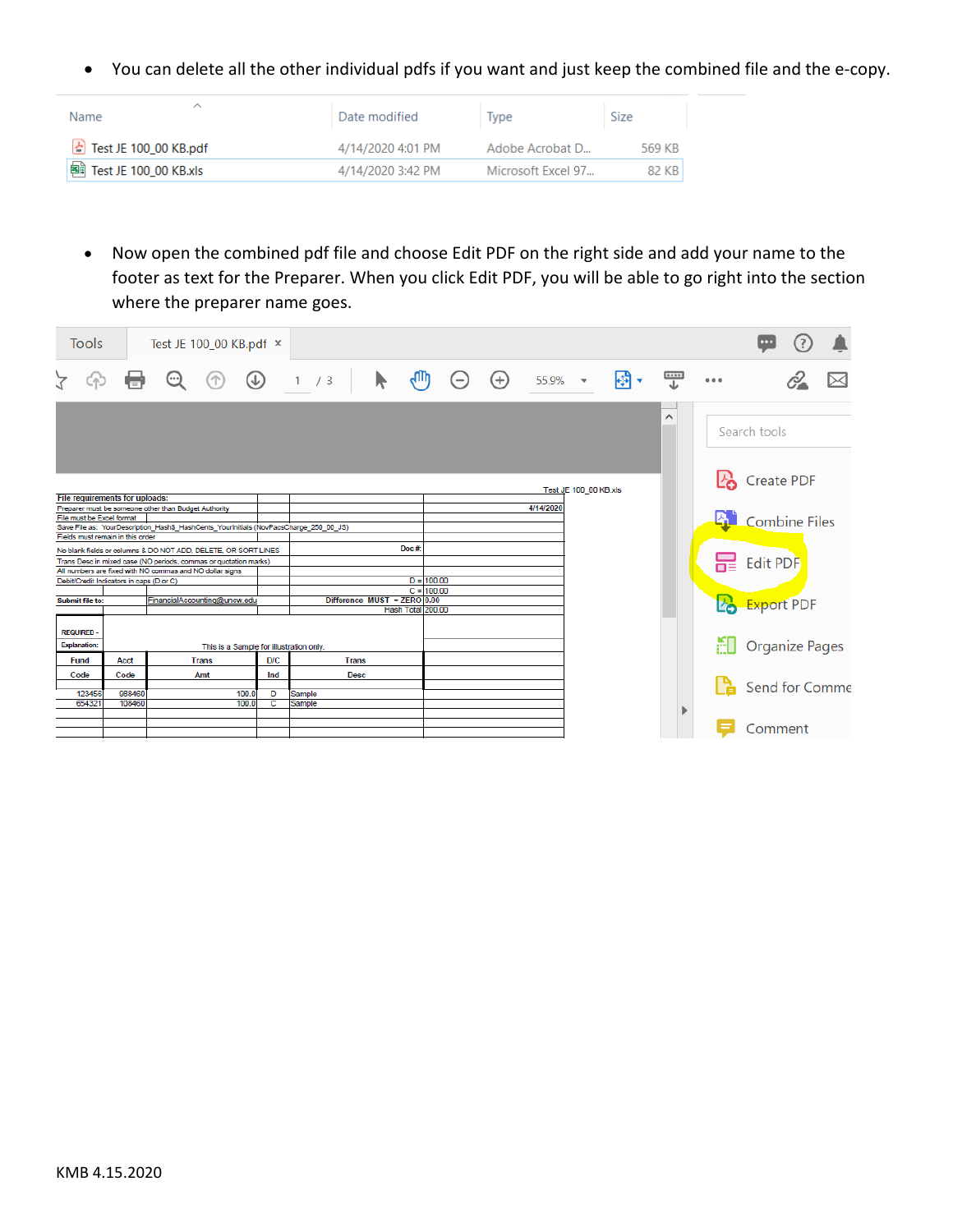| Dept: Finance                        |                                          |
|--------------------------------------|------------------------------------------|
| Prepared By (Print): Kim Blankenburg | Budget Authority Approval: _____________ |
| Date: 04_/_14/_20 Ext: 2-7423        | Date: $1 - 1$                            |
|                                      |                                          |
|                                      |                                          |
|                                      |                                          |
|                                      |                                          |
|                                      |                                          |

● Click Close to leave Edit PDF mode. Then save and send to your Budget Authority with the e-copy.

| Home            | <b>Tools</b>                                                                                           |                                                                                                                                                                                                | Test JE 100_00 KB.pdf × |                                                                          |                      |       |           |                       |          |                                                       |               |                                       |       |              |
|-----------------|--------------------------------------------------------------------------------------------------------|------------------------------------------------------------------------------------------------------------------------------------------------------------------------------------------------|-------------------------|--------------------------------------------------------------------------|----------------------|-------|-----------|-----------------------|----------|-------------------------------------------------------|---------------|---------------------------------------|-------|--------------|
| H               | ርሱጋ                                                                                                    | అ<br>G                                                                                                                                                                                         | $\circledcirc$          | 1 / 3                                                                    | <sup>4</sup> un      | $(-)$ | $^{(+)}$  | 52.1%<br>$\mathbf{v}$ | 開        | 霊                                                     | 0.0.0         | C'I                                   |       |              |
| <b>Edit PDF</b> |                                                                                                        |                                                                                                                                                                                                |                         | Edit T Add Text and Add Image of Link v R Crop Pages B Header & Footer v |                      |       |           |                       |          |                                                       |               |                                       | Close |              |
| ௹               |                                                                                                        |                                                                                                                                                                                                |                         |                                                                          |                      |       |           |                       | $\wedge$ | <b>FORMAT</b>                                         |               |                                       |       |              |
| 口               |                                                                                                        |                                                                                                                                                                                                |                         |                                                                          |                      |       |           | Test JE 100_00 KB.xls |          |                                                       |               |                                       |       | ር.           |
| O               | <b>File requirements for uploads:</b><br>File must be Excel format<br>Fields must remain in this order | Preparer must be someone other than Budget Authority<br>Save File as: YourDescription Hash\$ HashCents YourInitials (NovPacsCharge 250 00 JS)                                                  |                         |                                                                          |                      |       | 4/14/2020 |                       |          |                                                       |               |                                       |       | 品            |
|                 | [Debit/Credit Indicators in caps (D or C)]                                                             | No blank fields or columns & DO NOT ADD. DELETE, OR SORT LINES<br>Trans Desc in mixed case (NO periods, commas or quotation marks)<br>All numbers are fixed with NO commas and NO dollar signs |                         |                                                                          | Doc#<br>$D = 100.00$ |       |           |                       |          | $0 \longrightarrow$<br>$0 \longrightarrow$<br>$0 = 1$ | $\mathcal{L}$ | $-$<br>$2 -$<br>$\mathbf{v}$<br>$3 -$ |       | $\mathbb{R}$ |

### **Directions for Signing PDF documents.**

Open the combined pdf and choose "Certificates", if you do not see it, choose More Tools and it will be there.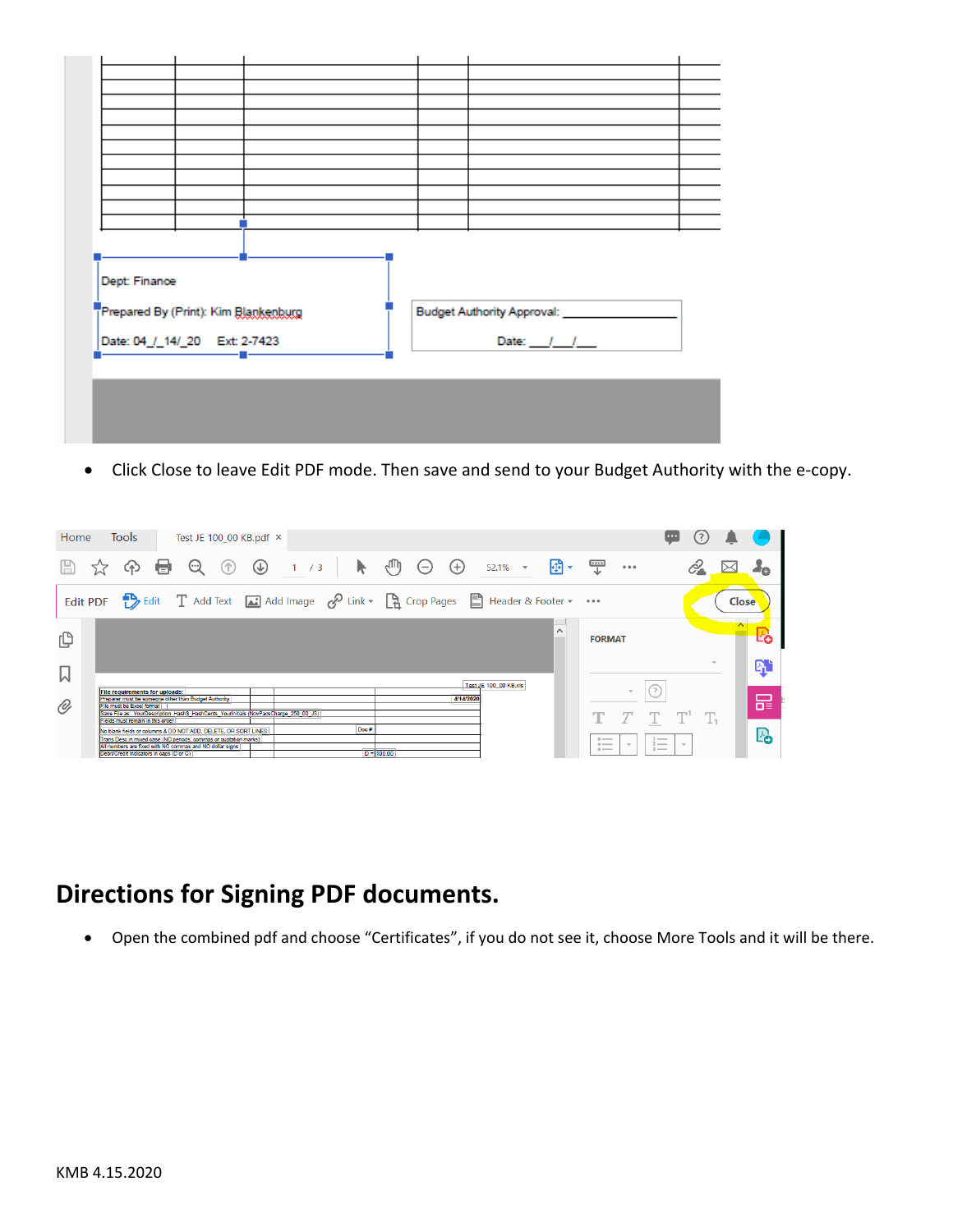|       | <b>UIL</b> | панк                                          |                                       |                    | Comment                        |
|-------|------------|-----------------------------------------------|---------------------------------------|--------------------|--------------------------------|
|       | Ind        | <b>Desc</b>                                   |                                       |                    |                                |
| 100.0 | D          | Sample                                        |                                       |                    |                                |
| 100.0 | c          | Sample                                        |                                       |                    | <b>L</b> Fill & Sign           |
|       |            |                                               |                                       |                    |                                |
|       |            |                                               |                                       |                    |                                |
|       |            |                                               |                                       |                    |                                |
|       |            |                                               |                                       |                    | xle Adobe Sign                 |
|       |            |                                               |                                       |                    |                                |
|       |            |                                               |                                       |                    |                                |
|       |            |                                               |                                       |                    | escan & OCR                    |
|       |            |                                               |                                       |                    |                                |
|       |            |                                               |                                       |                    |                                |
|       |            |                                               |                                       |                    | Protect                        |
|       |            |                                               |                                       |                    |                                |
|       |            |                                               |                                       |                    |                                |
|       |            |                                               |                                       |                    | Certificates                   |
|       |            |                                               | Acctg Approval: <b>Acctg Approval</b> |                    |                                |
|       |            |                                               |                                       |                    |                                |
|       |            | Budget Authority Approval: __________________ |                                       | Date: $1/1$        | More Tools                     |
|       |            | Date: $1 - 1$                                 |                                       | Processed Date: 11 |                                |
|       |            |                                               |                                       |                    |                                |
|       |            |                                               |                                       |                    |                                |
|       |            |                                               |                                       |                    | You have a free Document Cloud |
|       |            |                                               |                                       |                    |                                |
|       |            |                                               |                                       |                    |                                |

Choose Digitally Sign, from the top.

| <b>THE</b><br>cuit | VIEW WILLOW HEID                                                                                |                                                                                       |            |                               |                   |                              |  |  |  |  |  |  |
|--------------------|-------------------------------------------------------------------------------------------------|---------------------------------------------------------------------------------------|------------|-------------------------------|-------------------|------------------------------|--|--|--|--|--|--|
| Home               | Tools                                                                                           | Test JE 100_00 KB.pdf ×                                                               |            |                               |                   |                              |  |  |  |  |  |  |
|                    | ርተጋ                                                                                             |                                                                                       |            |                               |                   | 68%                          |  |  |  |  |  |  |
|                    | Digitally Sign B Time Stamp 6 Validate All Signatures 8 Certify (Visible<br><b>Certificates</b> |                                                                                       |            |                               |                   |                              |  |  |  |  |  |  |
|                    | <b>File requirements for uploads:</b>                                                           |                                                                                       |            |                               |                   |                              |  |  |  |  |  |  |
|                    | File must be Excel format                                                                       | Preparer must be someone other than Budget Authority                                  |            |                               |                   |                              |  |  |  |  |  |  |
|                    |                                                                                                 | Save File as: YourDescription_Hash\$_HashCents_YourInitials (NovPacsCharge_250_00_JS) |            |                               |                   |                              |  |  |  |  |  |  |
|                    | Fields must remain in this order                                                                |                                                                                       |            |                               |                   |                              |  |  |  |  |  |  |
|                    |                                                                                                 | No blank fields or columns & DO NOT ADD, DELETE, OR SORT LINES                        |            |                               | $Doc$ #:          |                              |  |  |  |  |  |  |
|                    |                                                                                                 | Trans Desc in mixed case (NO periods, commas or quotation marks)                      |            |                               |                   |                              |  |  |  |  |  |  |
|                    |                                                                                                 | All numbers are fixed with NO commas and NO dollar signs                              |            |                               |                   |                              |  |  |  |  |  |  |
|                    | Debit/Credit Indicators in caps (D or C)                                                        |                                                                                       |            |                               |                   | $D = 100.00$<br>$C = 100.00$ |  |  |  |  |  |  |
|                    | Submit file to:                                                                                 | FinancialAccounting@uncw.edu                                                          |            | Difference $MUST = ZERO 0.00$ |                   |                              |  |  |  |  |  |  |
|                    |                                                                                                 |                                                                                       |            |                               | Hash Total 200.00 |                              |  |  |  |  |  |  |
|                    | <b>REQUIRED -</b><br><b>Explanation:</b><br>This is a Sample for illustration only.             |                                                                                       |            |                               |                   |                              |  |  |  |  |  |  |
|                    | <b>Fund</b><br>Acct                                                                             | <b>Trans</b>                                                                          | <b>D/C</b> | <b>Trans</b>                  |                   |                              |  |  |  |  |  |  |
|                    |                                                                                                 | $\sim$                                                                                |            | <b>D</b>                      |                   |                              |  |  |  |  |  |  |

The message box tells you what to do. Simply place the mouse where you want to sign and drag open a box.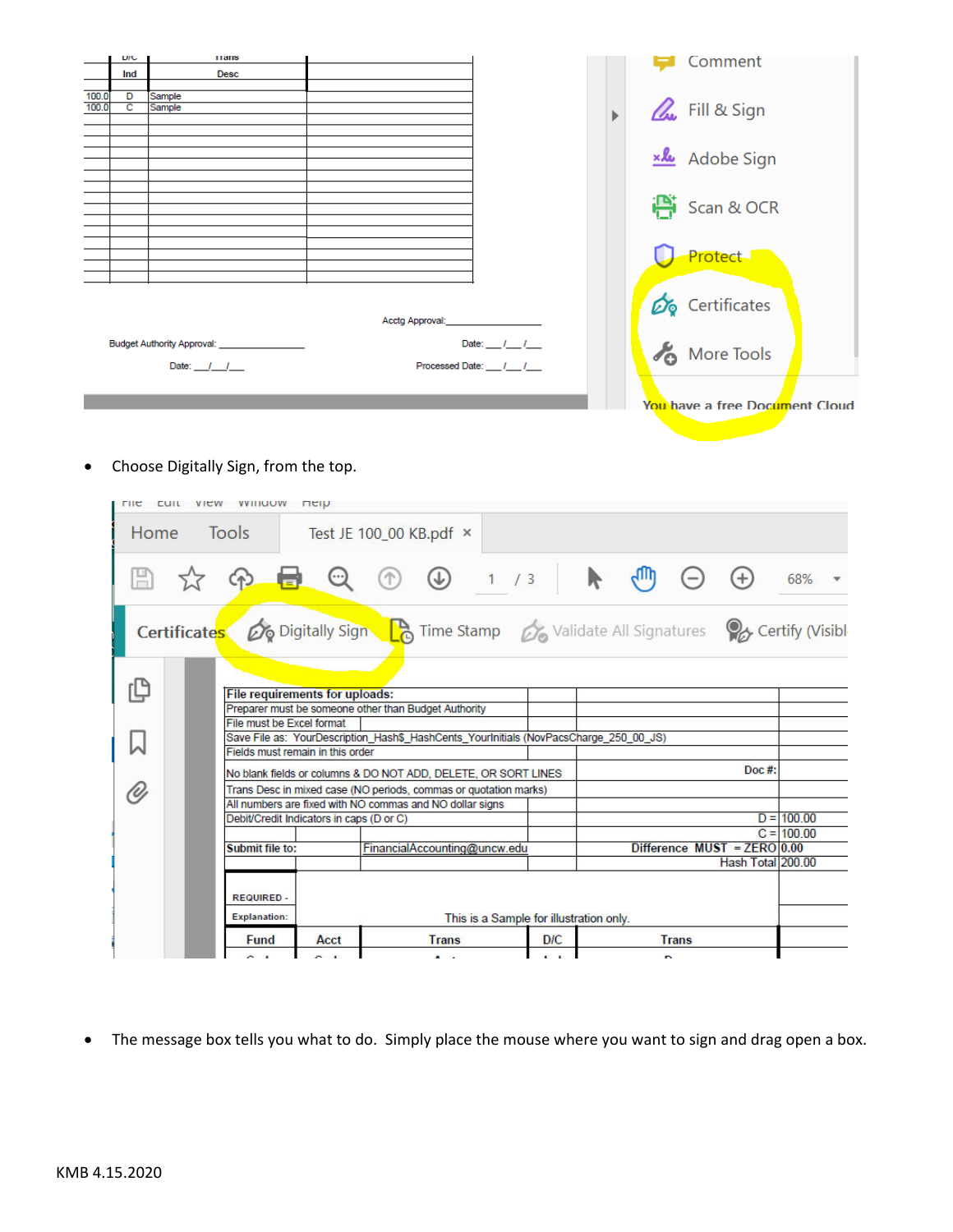|                                                            |                                                                                       |                                                                                                                                                                                      | Test JE 100 00 |
|------------------------------------------------------------|---------------------------------------------------------------------------------------|--------------------------------------------------------------------------------------------------------------------------------------------------------------------------------------|----------------|
| <b>File requirements for uploads:</b>                      |                                                                                       |                                                                                                                                                                                      |                |
| Preparer must be someone other than Budget Authority       |                                                                                       |                                                                                                                                                                                      | 4/14/2020      |
| File must be Excel format                                  |                                                                                       |                                                                                                                                                                                      |                |
|                                                            | Save File as: YourDescription Hash\$ HashCents YourInitials (NovPacsCharge 250 00 JS) |                                                                                                                                                                                      |                |
| Fields must remain in this order                           |                                                                                       |                                                                                                                                                                                      |                |
|                                                            | No blank fields or columns & DO NOT ADD, DELETE, OR SORT LINES                        | Doc $#$ :                                                                                                                                                                            |                |
|                                                            | Trans Desc in mixed case (NO periods, commas or quotation marks)                      |                                                                                                                                                                                      |                |
| All numbers are fixed with NO commas and NO dollar signs   |                                                                                       |                                                                                                                                                                                      |                |
| Submit file to:<br><b>REQUIRED-</b><br><b>Explanation:</b> | of the signing process.<br>Do not show this message again                             | Using your mouse, click and drag to draw the area where you would like the signature to<br>appear. Once you finish dragging out the desired area, you will be taken to the next step |                |

 Then it will guide you to add your digital signature or to configure a new digital signature if you don't have one. Once you make a digital signature, you can use this Digital ID to sign all pdfs.

| Sign with a Digital ID<br>×                                        |                                                                                                               |          |  |  |  |
|--------------------------------------------------------------------|---------------------------------------------------------------------------------------------------------------|----------|--|--|--|
| Choose the Digital ID that you want to use for signing:<br>Refresh |                                                                                                               |          |  |  |  |
|                                                                    | K.M. Blankenburg (Digital ID file)<br><b>View Details</b><br>Issued by: K.M. Blankenburg, Expires: 2025.04.03 |          |  |  |  |
|                                                                    |                                                                                                               |          |  |  |  |
|                                                                    |                                                                                                               |          |  |  |  |
|                                                                    |                                                                                                               |          |  |  |  |
| ⊙)                                                                 | Configure New Digital ID<br>Cancel                                                                            | Continue |  |  |  |
| Your digital signature will have a date and time stamp.            |                                                                                                               |          |  |  |  |
|                                                                    |                                                                                                               |          |  |  |  |
|                                                                    |                                                                                                               |          |  |  |  |
|                                                                    | Digitally signed by<br>Acctg Approval:<br>K.M.<br>K.M. Blankenburg                                            |          |  |  |  |

| IN.IVI.<br>Budget Authority Approval: <b>Blankenburg</b> Date: 2020.04.14 | K.M. Blankenburg | $\sim$<br>Dat        |
|---------------------------------------------------------------------------|------------------|----------------------|
| Date: / /                                                                 |                  | <b>Processed Dat</b> |